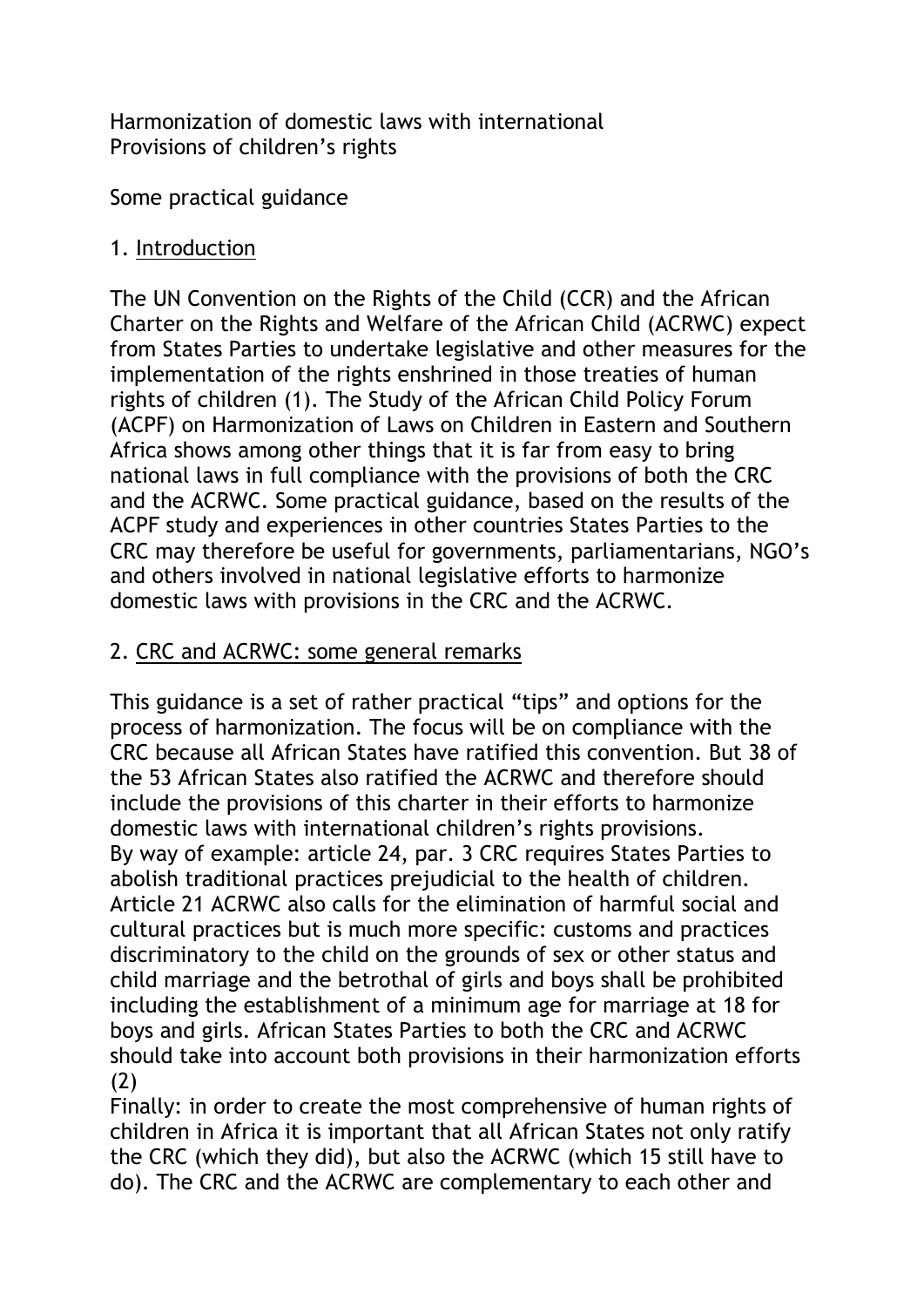their full implementation will make Africa a world fit for the African child.

# 3. Optional Protocols to the CRC

There are two optional protocols to the CRC: one on the involvement of children in armed conflicts (OPAC) and one on the sale of children, child prostitution and child pornography (OPSC). States Parties to these optional protocols should in their efforts to harmonize domestic laws take into account the legislative requirements under these protocols. Regarding the OP on children in armed conflict it is recommended to take into account not only the text of this OP but also the recommendations of the CRC committee in its Concluding Observations made for countries that submitted their initial report on the implementation of this OP. The Committee recommends very specific legislative measures for an effective implementation of this OP. The OP on the sale of children, child prostitution and child pornography requires specific legislative measures to criminalize various activities specified in art. 3 OPSC. In addition legislative measures are required to establish extra territorial jurisdiction and to regulate an effective process of extradition of perpetrators.

Compliance with the legislative measures required under the two OP's is a crucial contribution to a better protection of children from involvement in armed conflict and from becoming victims of commercial sexual exploitation and related activities such as sale and trafficking.

So far 50% of the African States have ratified both optional protocols (3). The other States are encouraged to make the ratification of the two optional protocols a matter of legislative priority. But at the same time, it is recommended to already take into account the legislative requirement of these optional protocols in their harmonization of domestic law. This would facilitate the ratification and implementation of these optional protocols.

# 4. Harmonization of domestic law

The term harmonization is used for practical reasons and can be defined as the activity of a government meant to ensure that the national laws and related administrative regulations are in full compliance with the CRC and in case they have also been ratified with the ACRWC and the two optional protocols to the CRC (4). This harmonization is an ongoing process starting with a review of existing laws and regulations and continuing with a systematic checking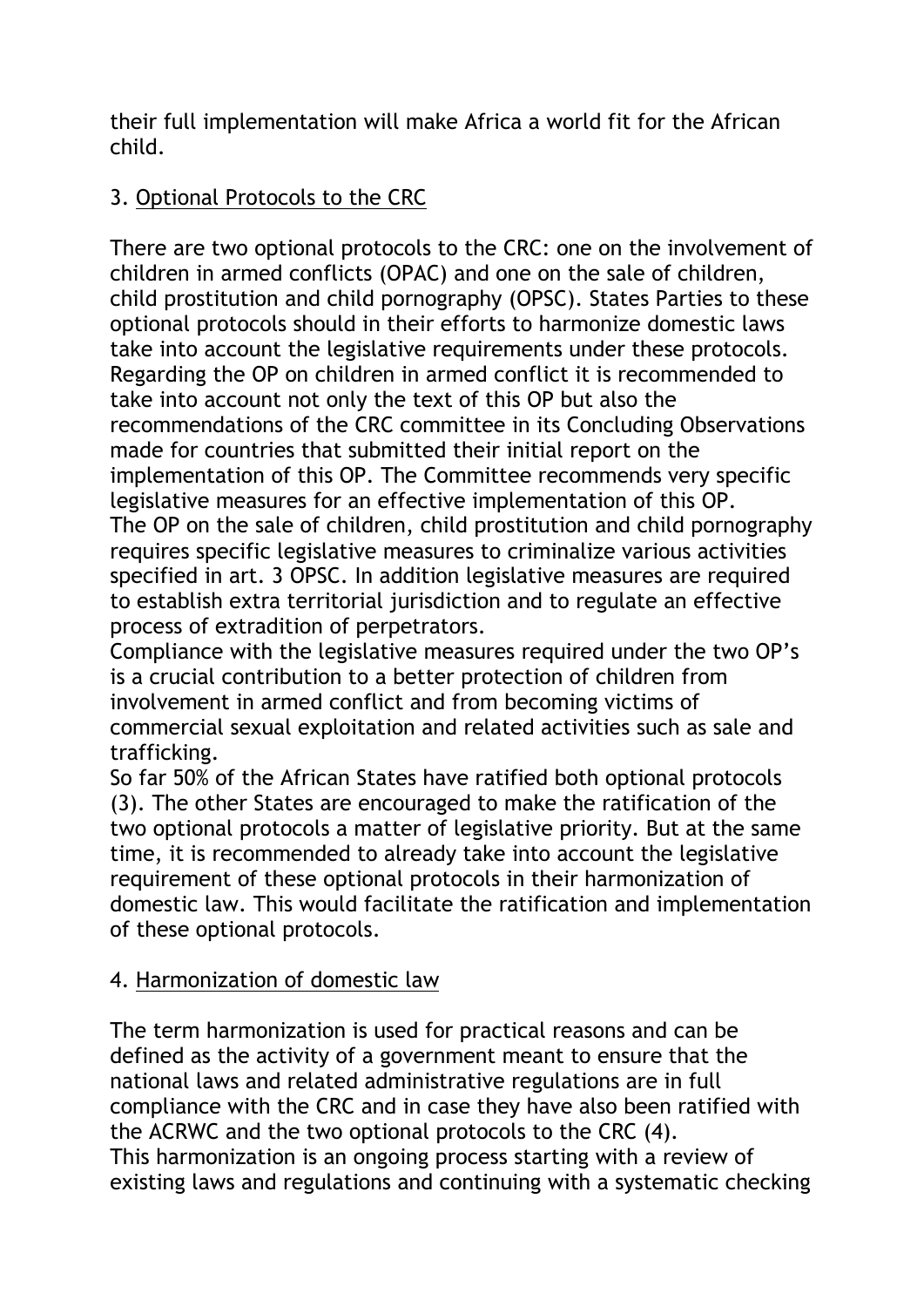of compliance of proposed legislation with the CRC and – as far as ratified – the ACRWC and the Optional Protocols.

With reference to the previous paragraphs with some general information on international children's rights which should be covered in an harmonization process, this paragraph will focus on the harmonization activity as such with practical tips or suggestions and options on how it can be done.

# 4a. A comprehensive harmonization policy

It is necessary to develop and implement a national plan or policy for the harmonization of national laws with international children's rights. Such a comprehensive plan is necessary in order to avoid that the harmonization becomes an activity depending on ad-hoc decisions focusing on some areas of the CRC e.g. combating commercial sexual exploitation and trafficking and/or limited to a rather short period of time, e.g. shortly after the ratification of the CRC. The main objective of a comprehensive harmonization policy is to achieve and maintain a full compliance with the CRC and where applicable the ACRWC and the Optional Protocols.

The key components of this national policy are:

- review of existing laws (5);
- systematic checking of proposed laws;
- format/structure of legislative measures;
- drafting and consultation;
- implementation.

In the following paragraph practical tips/options will be presented for each of these components. To avoid misunderstanding: there is no fixed model or blue print for harmonization of laws. How that harmonization will be done is left to the discretion of national governments and depends not only on the national legal system and culture, but also on available human and financial resources.

# 4b.1 a review of existing laws

Every harmonization should start with an in-depth review of existing laws, that is: a thorough study of the existing legal provisions and regulations in order to identify non-compliance with the CRC (et alia) (6) and to suggest measures to remedy this non-compliance and/or to fill the gaps that may exist. Special attention should be given to customary laws and traditions and to religious laws. The study should result in a report that can serve as the agenda for the legislative measures aiming at full compliance with the CRC.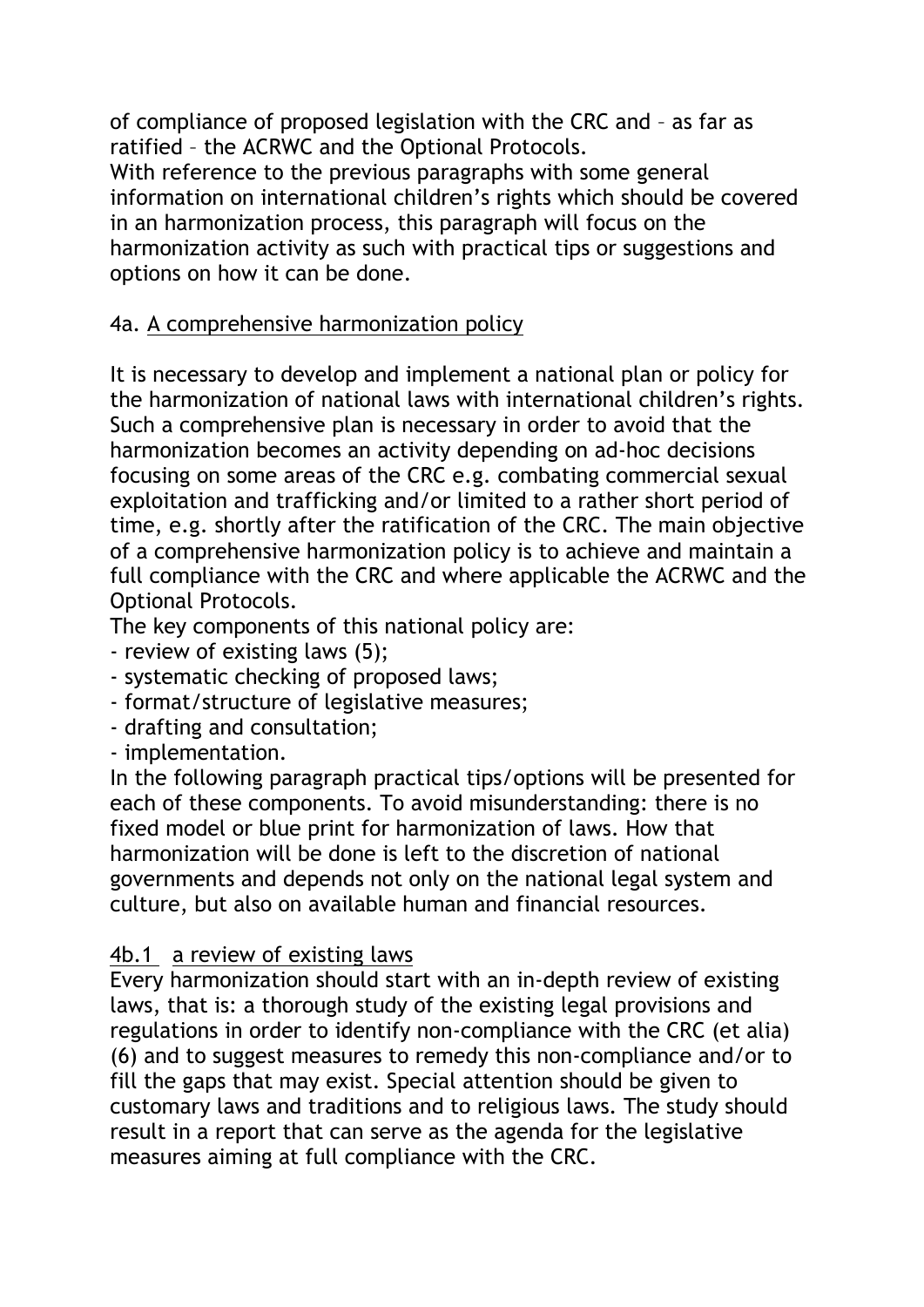Suggestion 1: Establish a national review committee composed of representatives of the government, NGO's and where appropriate UN agencies and of independent experts, including experts in customary law and religious law in countries where these laws play an important role. It could serve the impartiality of this committee if its chairperson is an independent highly respected expert. The committee should complete its work in a relatively short period of time e.g. 12 to 18 months. The government should seek technical and other assistance for the committee from e.g. UNICEF and the OHCHR.

The committee should decide on its working methods and various possibilities should be considered, e.g.

#### Options:

- a wide consultation of all relevant groups may be advisable but that should not result in or be an excuse for a process that drags on for years;

- the study is done by the committee and its secretariat and the report could be disseminated among all relevant groups for comments;

- the study could result in a number of reports following more or less the clustering of the articles of the CRC as recommended in its reporting guidelines (see also hereafter par. 4b.3 on format/structure); - the study could be limited to identifying non-compliance and gaps or produce also draft pieces of legislation; but that certainly needs more than the 12-18 months suggested before.

Suggestion 2: limit the work of the review committee to the identification of non-compliance and gaps of the existing laws. Reasons: this can be done in a relatively short time and is the first but important step in the process of harmonization because the report will create a momentum, de facto presenting the agenda for legislative measures to be taken. This momentum should be used as a basis for concrete and targeted legislative plans of the government.

# 4b.2 systematic checking of proposed laws

While working on a comprehensive review of existing laws it is necessary to make sure that new legislation is in full compliance with the CRC (et alia). This process of checking of new legislation is by nature an ongoing process. It should be conducted in a systematic manner that requires clear structures and/or well defined responsibilities. Every piece of legislation and administrative regulation, either issued by the competent ministry or initiated by parliament should be checked against provisions of the CRC. This can be done by e.g. a responsible civil servant/expert in each of the ministries. But this could easily result in patchwork which my show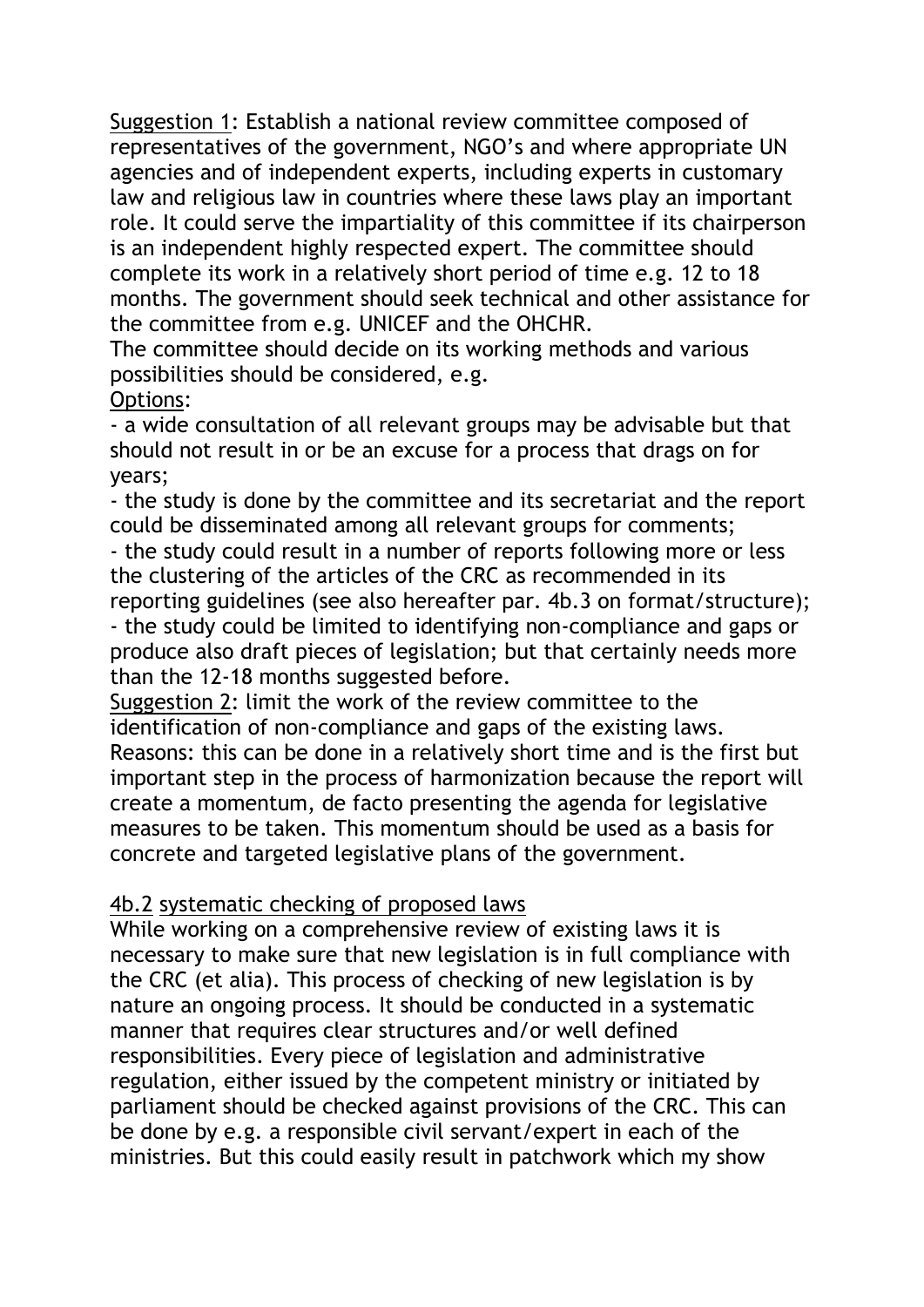either different interpretations of the relevant provisions of the CRC or even contradictions.

Suggestion3: establish a small unit of expert civil servants within the Ministry of Justice or the Attorney General's office or another governmental body responsible for ensuring compliance with human rights provisions. All drafts of legislation/administrative regulations should be sent to this unit for checking the content against the provisions of the CRC (et alia). Ideally this unit should be part of a larger department charged (among others) with the task to ensure that all actions taken by the national and local government – not only legislative actions – are in full compliance with the human rights treaties (international and regional) ratified by the State.

# 4b.3 format/structure of the legislative measures

The government has to decide on how national laws should be brought in compliance with the CRC. It is sometimes suggested, also by the CRC Committee, that it could be done by one all encompassing children's rights act. This will be most likely a time consuming activity because it is not easy to cover all the provisions of the CRC (et alia) in one single act. It also will result in taking child relevant provisions out of mainstream legislation e.g. on education, health care and social security. Finally it may be difficult to achieve the necessary political support for all elements of the comprehensive children's rights act, because some of them may sensitive and/or subject to very different opinions. This may result in perhaps serious delay in the enactment of the parts that could be approved by parliament without serious opposition.

In short: an all encompassing children's rights act is an ambitious undertaking and states are of course free to follow this approach, but it may be more realistic to develop and implement a systematic stepby-step policy for compliance of the existing laws with the CRC (et alia) (7)

Suggestion 4 In this approach the following steps may be considered (8):

- inclusion in the constitution of the basic children's rights; an excellent example of this step provides art. 28 of the Constitution of South Africa (9);

- the introduction of separate pieces of legislation covering the various areas of the CRC. In this regard the clustering of articles as recommended by the CRC Committee in its reporting guidelines could be an helpful tool. For instance and by way of suggestion: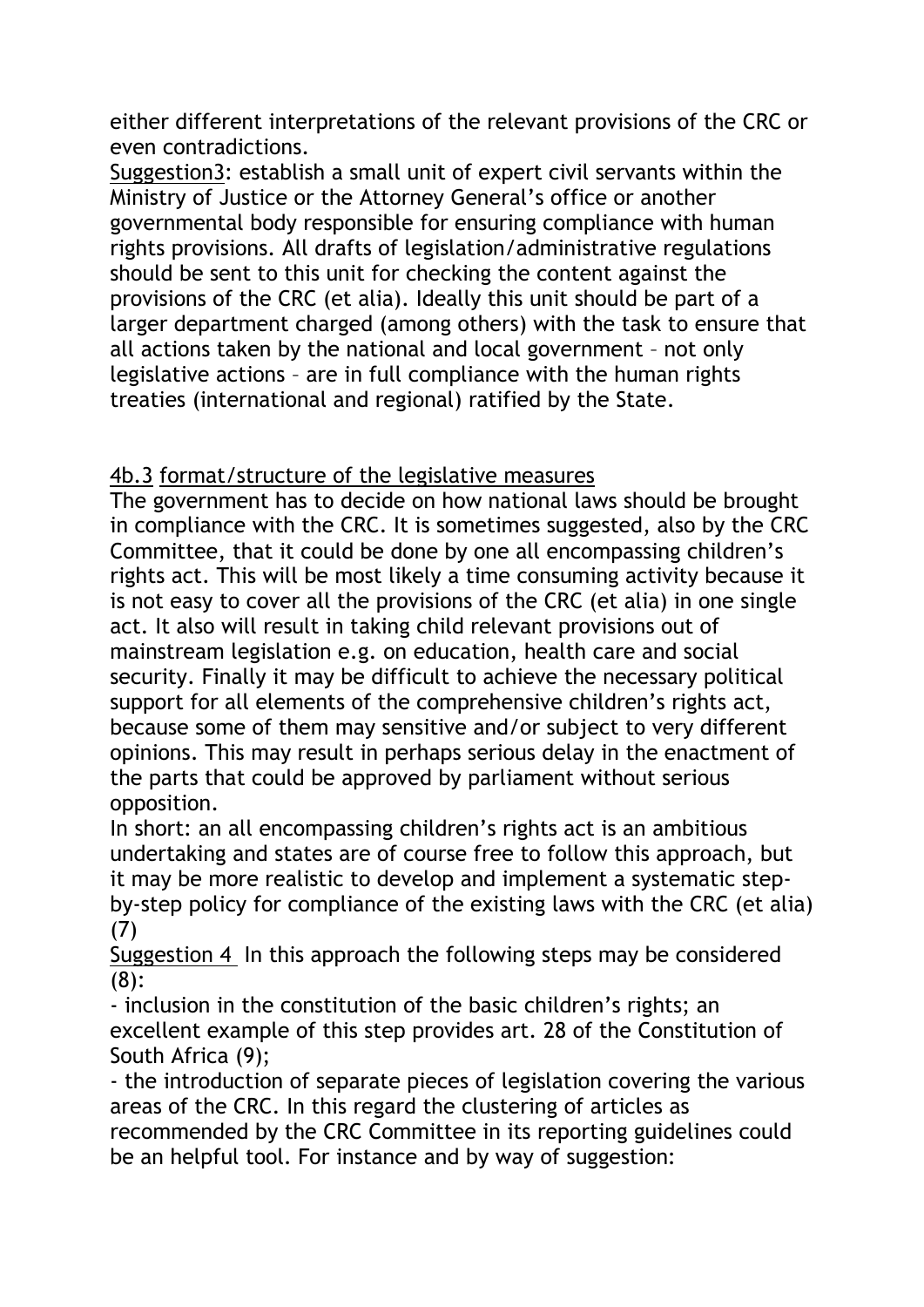. a bill by which the national laws are brought in compliance with the civil rights and freedoms enshrined in the CRC (art. 7,8,13-17 and  $37(a)$ 

**.** a bill changing or complementing existing laws and regulations in order to comply with the CRC provisions on family environment and alternative care which should include (among others) provisions addressing child abuse and neglect (art. 19 CRC) and providing children without parental care with the necessary alternative with a clear preference for family type of alternative care such as kafalah and foster care over placement in institutions(art. 20, 21, 25 CRC). Other provisions of the CRC that should be incorporated in the national laws and regulations can be found in art. 5, 9-11,18 par.1-2, 27 par.4 and 39 CRC.

Similar pieces of legislation could be drafted to cover the CRC provisions on basic health and welfare (art. 6, 18 par. 3, 23, 24, 26, 27, paragraphs 1-3), on education, leisure and cultural activities (art. 28, 29 and 31) and on special protection measures (art. 22, 32-36, 37 b-d, 38, 39 and 40).

The general principles of the CRC, in particular non-discrimination (art. 2), the best interests of the child (art. 3) and the right to be heard (art. 12) should be integral parts of each of these pieces of legislation. To avoid misunderstanding: these pieces of legislation are not necessary resulting in separate stand-alone acts. In many instances it may result in an act by which existing laws are amended in order to comply with the CRC. For instance compliance with the CRC provisions on the protection from commercial sexual exploitation may be achieved by changing/amending the Criminal Code/Penal Law (10). Compliance with the provisions regarding family environment and alternative care may result in changes of the civil code and/or a specific family law or child protection act.

This programme of various separate acts may seem quite heavy but keep in mind that within the recommended comprehensive policy the groundwork has been done by the independent review committee. Furthermore, some of these pieces of legislation may be rather short depending on the degree of compliance with the CRC in the area covered by the piece of legislation.

After having decided on the structure of the process of harmonization of national laws with the CRC the actual drafting should be done. Some suggestions/tips in this regard:

4b.4 drafting and consultation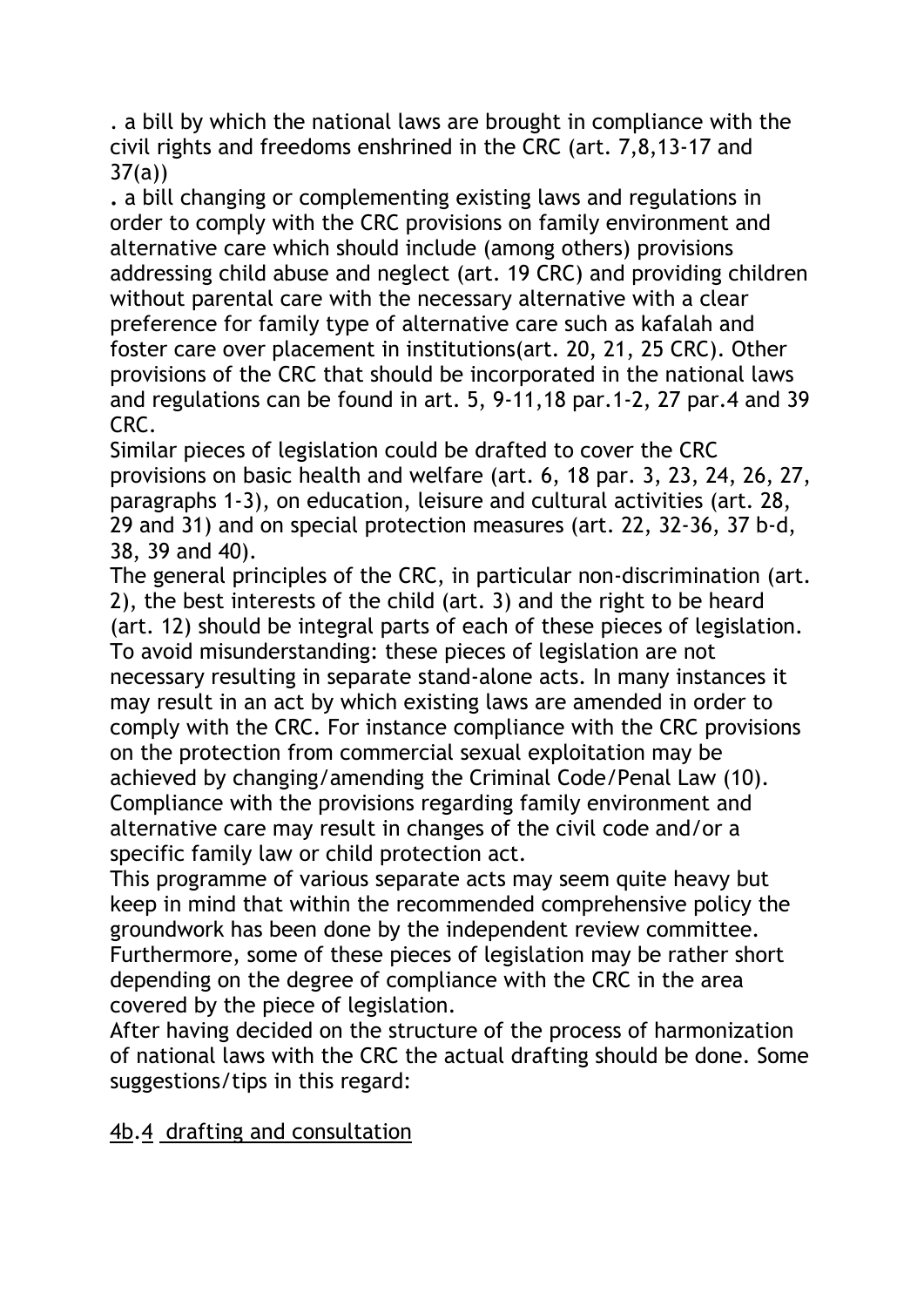The drafting of the various legislative measures requires answers on questions like: who should do it, how and in what order (priority setting).

Who? The answer to this question is of course left to the government and most likely will vary from State to State. The drafting could be left to the experts of the competent ministry. But given the fact that some areas of the CRC (clusters of articles; see under 4b.3) are most likely not exclusively the responsibility of one ministry (e.g. family environment and alternative care or special protection) an interministerial working group may be set up including not only civil servants but also independent experts.

One may consider to include in the working group representatives of NGO's and other sectors of civil society. This may increase the acceptability of the products of the working group. But at the same time it may result in a commitment of NGO's/civil society that can hamper later critical comments in a round of consultations. Another option is to establish a working group of independent experts. If provided with the necessary resources it could produce the various pieces of legislation in a relatively short period of time. But these products should be subject to a wide consultation of all relevant stakeholders, including among others the relevant ministries, NGO's and other sectors of civil society (see hereafter under consultation).

How? First: the working group should be provided with a clear mandate which should include the order of work in terms of priorities set by the government. Second: the drafting as such should be prepared by a designated expert (or a small group of e.g. 3 experts) or by the secretariat of the working group. These drafts for the different areas should then be discussed and approved in the full working group. Thirdly: the drafting should address the non-compliance and gaps identified by the review committee.

Finally and most importantly: the drafting should be based on an interpretation of the meaning and requirements of the provisions of the CRC (et alia). In this regard the following can provide the necessary guidance:

- according to article 31 of the Vienna Convention on the Law of Treaties "a treaty shall be interpreted in good faith in accordance with the ordinary meaning to be given to the terms of the treaty in their context and in the light of its object and purpose". If this interpretation of the terms of a treaty leaves the meaning ambiguous or obscure or leads to a result that is manifestly absurd or unreasonable, supplementary means of interpretation may be used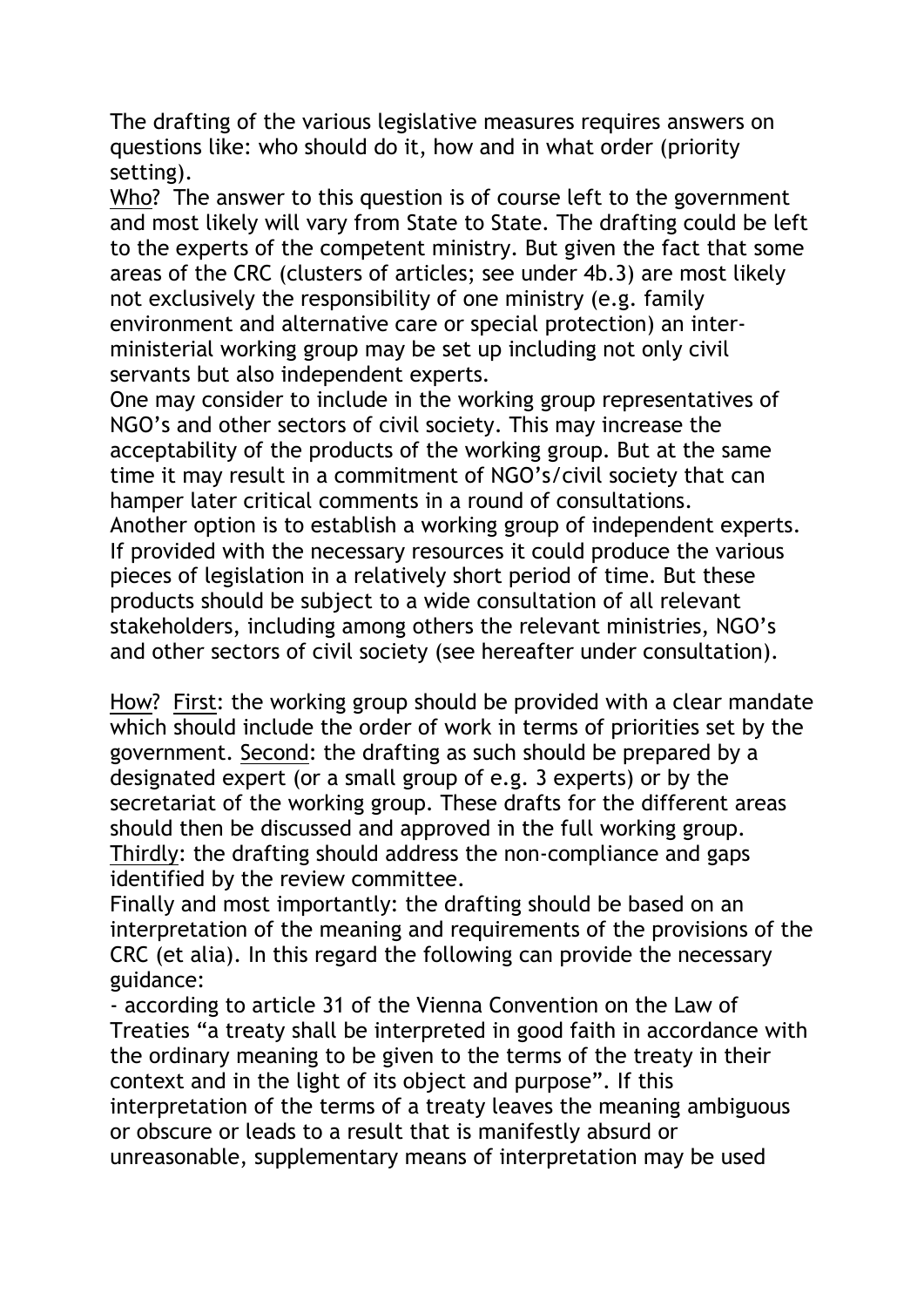including preparatory work of the treaty and the circumstances of its conclusion (art. 32 Vienna Convention) (11);

- the interpretation by the CRC Committee of the provisions of the CRC should be fully taken into account. In that regard the recommendations of the CRC Committee in its concluding Observations for the country concerned should be an important guidance for the drafting of legislative measures. In addition the drafters should use and follow as much as possible the views of the CRC Committee expressed in its General Comments. For instance a piece of legislation meant to comply fully with the provisions of the CRC in the field of juvenile justice should take into account the recommendations and views of the Committee expressed in General Comment No 10 on Children's Rights in Juvenile Justice (February 2007) as well as the rules contained in the Beijing Rules and the Havana Rules (12).

Similar remarks can be made e.g. regarding legislation for children with disabilities with reference to General Comment No 9 on The Rights of Children with Disabilities (September 2006) and legislation for the protection of children affected or infected by HIV/AIDS with reference to General Comment No 3 on HIV/AIDS and the rights of the child (March 2003) (13).

Consultation: part of the drafting process must be an open and genuine consultation with all stakeholders of the CRC. The nature of this consultation may be influenced by the degree of involvement of stakeholders in the drafting as such. But it is recommendable to organize a consultation and to use the comments to the draft pieces of legislation for producing a revised final version.

Particular attention should be paid to a consultation of children and parents. This will require most likely the support of NGO's and other organizations. It also will require the "translation" of the draft in a child friendly version, containing in an understandable way the key provisions of the draft in order to allow children and parents to express their views.

In countries with substantive customary laws and/or religious lawsit is very important to engage in an open and well organized consultation with traditional and religious leaders.

The drafting and the consultation should result in a piece of legislation that can be submitted to parliament for final consideration and hopefully approval. All these considerable efforts are meant to contribute to a recognition and realization of the rights of the child. That will not happen if the harmonized national laws are not implemented. Therefore finally some remarks on the implementation.

# 4b.5 Implementation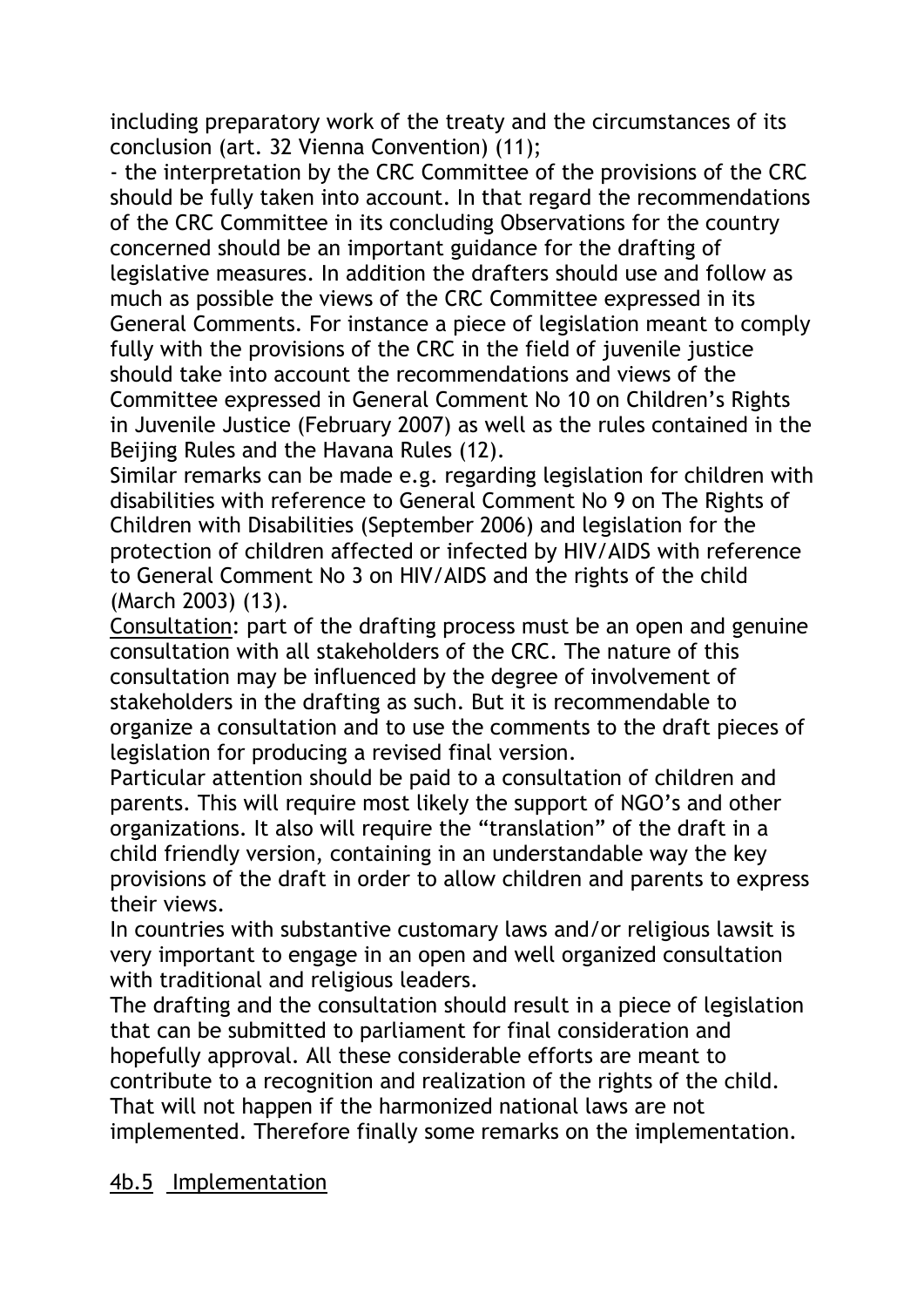Right from the beginning of the harmonization of laws the implementation of the proposed changes of the law should be a part of the discussion. This could be already on the agenda of the review committee but it must be part of the drafting process. This means that every proposal for a change of the existing law or for the introduction of a new law should contain an elaborated paragraph on its implementation. This paragraph should indicate what is necessary in terms of human, financial or other resources, for an effective implementation. Depending on the content of the proposed piece of legislation it may contain proposals on e.g.:

- the allocation of budgets needed for the implementation. Depending on the country's available resources this may be a progressive allocation, such that a gradually increasing budget has reached the level necessary for the full implementation in 3 à 5 years. An example in this regard is the South African Bill on Juvenile Justice;

- the training of professionals who should be involved in the implementation of the proposed law. Depending on the content of the proposed law they could be police officers, prosecutors, judges, probation officers, social workers, medical professionals or others involved in child protection such as professionals working in orphanages, children's homes or other institutions;

- the development of cooperation between e.g. government officials and/or professionals necessary for effective implementation and the establishment of organizational infrastructures. One can think e.g. of the introduction or strengthening of an effective foster care service, among others necessary to reduce the number of children in institutions, or the establishment of a well trained service of probation for juveniles in conflict with the law.

Finally a necessary part of the implementation is a regular evaluation. Don't assume that the good intention of the law will result in the intended improvements in the daily life of children and their parents or other caregivers.

Include in the proposed law concrete proposals for its regular evaluation e.g. for the first time three years after its entering into force and thereafter every 5 years. This evaluation is an important tool to ensure that the law achieves its intended goals and that, when necessary, the implementation practice is changed or the text of the law is amended.

#### **NOTES**

1. See article 1 ACRWC: "legislative or other measures as may be necessary to give effect to the provisions of this charter"; article 4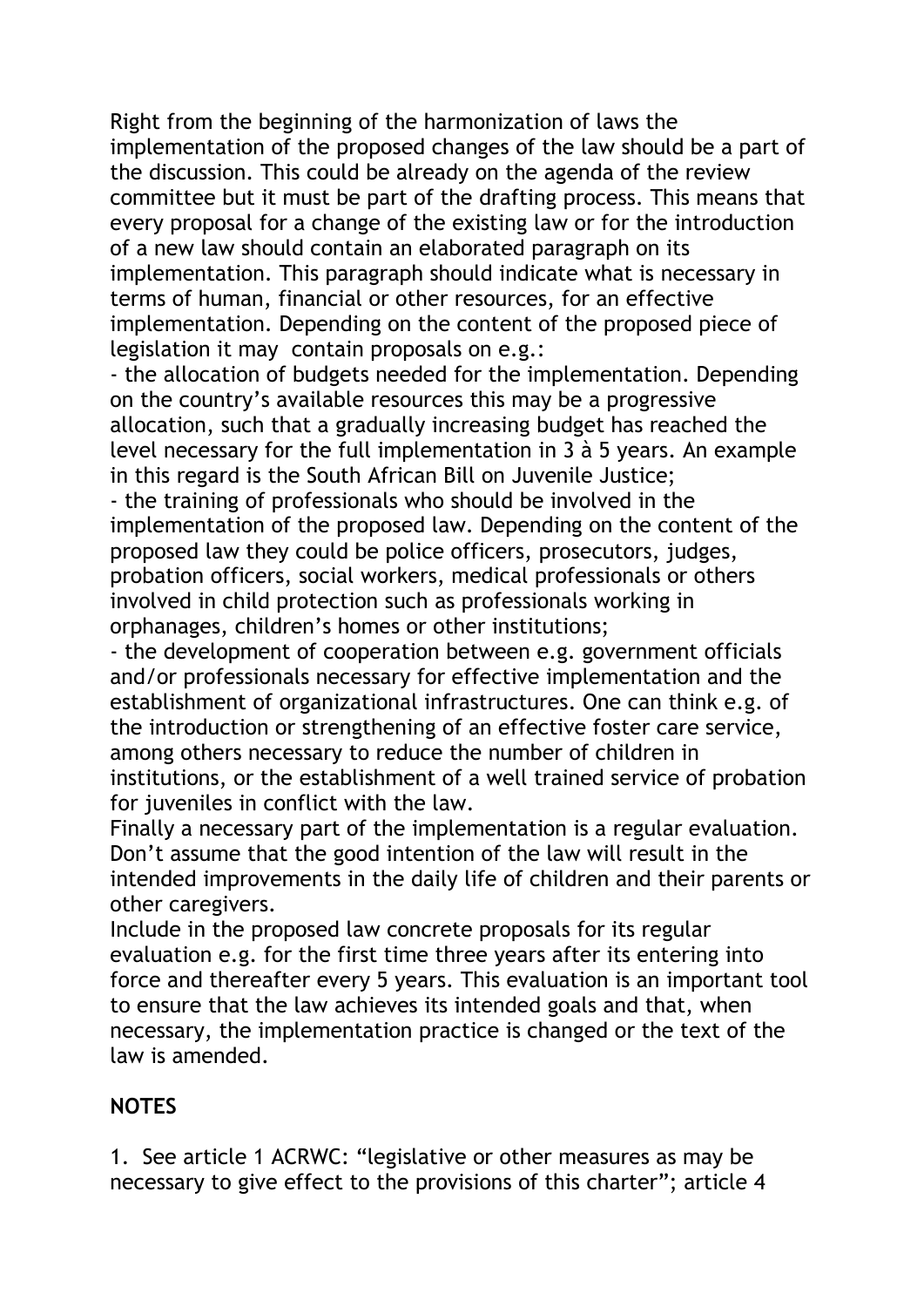CRC: "all appropriate legislative, administrative and other measures for the implementation of the rights recognized in the present Convention".

2. Other examples in this regard are e.g. art. 30 ACRWC on children of imprisoned mothers and art. 31 on responsibility of the child. But there is a high degree of congruence between most of the provisions of the CRC and ACRWC.

3. Some States have only ratified one or the other protocol. There are States that so far have only signed an optional protocol but not yet ratified it. See for detailed information about the ratification the website of the CRC Committee <http://www.ohchr.org/english/bodies/crc/index.htm>

4. The CRC has been ratified by all African States members of the African Union**,** but this is not the case for the other children's rights instruments; see par. 2 and 3 of this guidance.

5. The term "Laws" is used as a kind of a "pars pro toto" and includes not only pieces of legislations formally (to be) adopted by a parliament but also administrative regulations or decrees issued by a competent minister or by the president of a country e.g. in the areas of education, health care, child protection or juvenile justice. It furthermore includes when applicable customary law and/or religious laws.

6. Hereafter the focus will be on the CRC but where applicable should include compliance with the ACRWC and the Optional Protocols (see par. 2 and 3). As a reminder we will use from time to time the phrase the CRC (et alia).

7. The action taken to ensure compliance of new laws with the CRC is a different process that requires a separate structure/format; see par. 4b.2.

8. It goes beyond the scope of this guidance to present and discuss in detail the monist and dualist theories about the relationship between international and national law, because it is a long standing jurisprudential, legal and political debate. See in this regard e.g. General Comment No 9 of the Committee on Economic, Social and Cultural Rights on Domestic Application of the Covenant (UN Doc. E/1999/22, Annex IV, 1998), par. 5 : " Although the precise method by which Covenant rights are given effect in national law is a matter for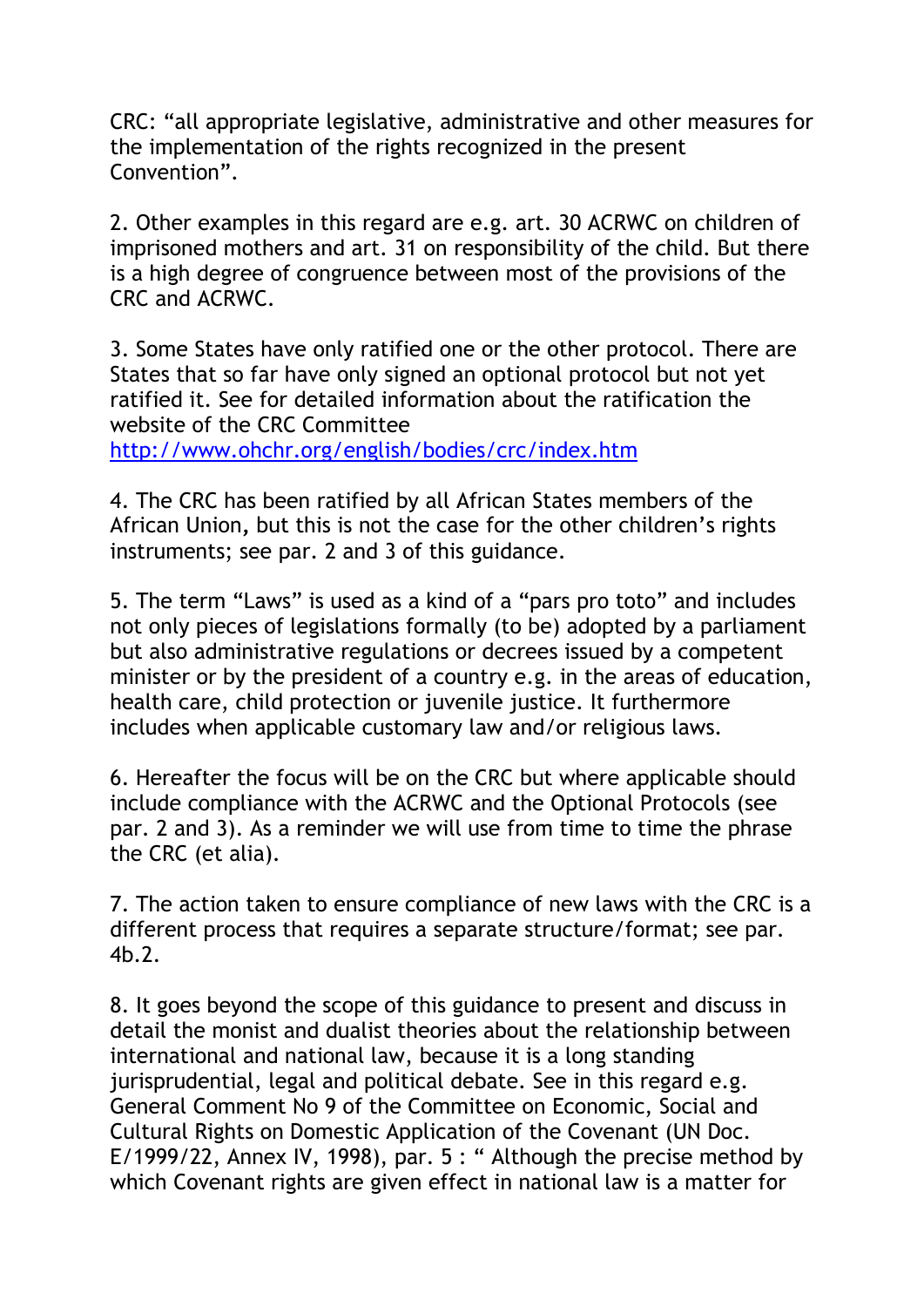each State Party to decide, the means used should be appropriate in the sense of producing results that are consistent with the full discharge of its obligation by the State Party". This applies in my opinion equally to the actions to give effects to the CRC.

9. Another possibility is to include the key CRC provisions in a Bill of Rights although experiences in that regard have not been satisfactory; see e.g. Yash Ghai, The Kenyan Bill of Rights: theory and practice, in Philip Alston (ed.), Promoting Human Rights through Bills of Rights: Comparative Perspectives (1999), at 187.

10. This may apply particularly for States that ratified the Optional Protocol on the Sale of children, child prostitution and child pornography.

11. Information on the preparatory work of the CRC can be found in: The United Nations Convention on the Rights of the Child. A Guide to the "Travaux Préparatoires', compiled and edited by Sharon Detrick. Marinus Nijhoff Publishers Dordrecht/Boston/London 1992. See also: Legislative History of the Convention on the Rights of the Child. Volume I and II. United Nations New York/Geneva 2007.

12. Beijing Rules: United Nations Standard Minimum Rules for the Administration of Juvenile Justice (adopted by the General Assembly of the UN on 29 November 1985, resolution 40/33). Havana Rules: United Nations Rules for the Protection of Juveniles Deprived of their Liberty (adopted by the General Assembly of the UN on 14 December 1990, Resolution 45/113).

#### Summary of the practical suggestions.

1. Harmonization of national laws and regulations with international children's rights should be based on the provisions of the CRC and, when ratified, of the ACRWC. Furthermore it should take into account the legislative requirements of the two Optional Protocols when ratified by the State.

2. All African States that have not done so yet should, as a matter of priority, ratify the ACRWC and the Optional Protocols to the CRC.